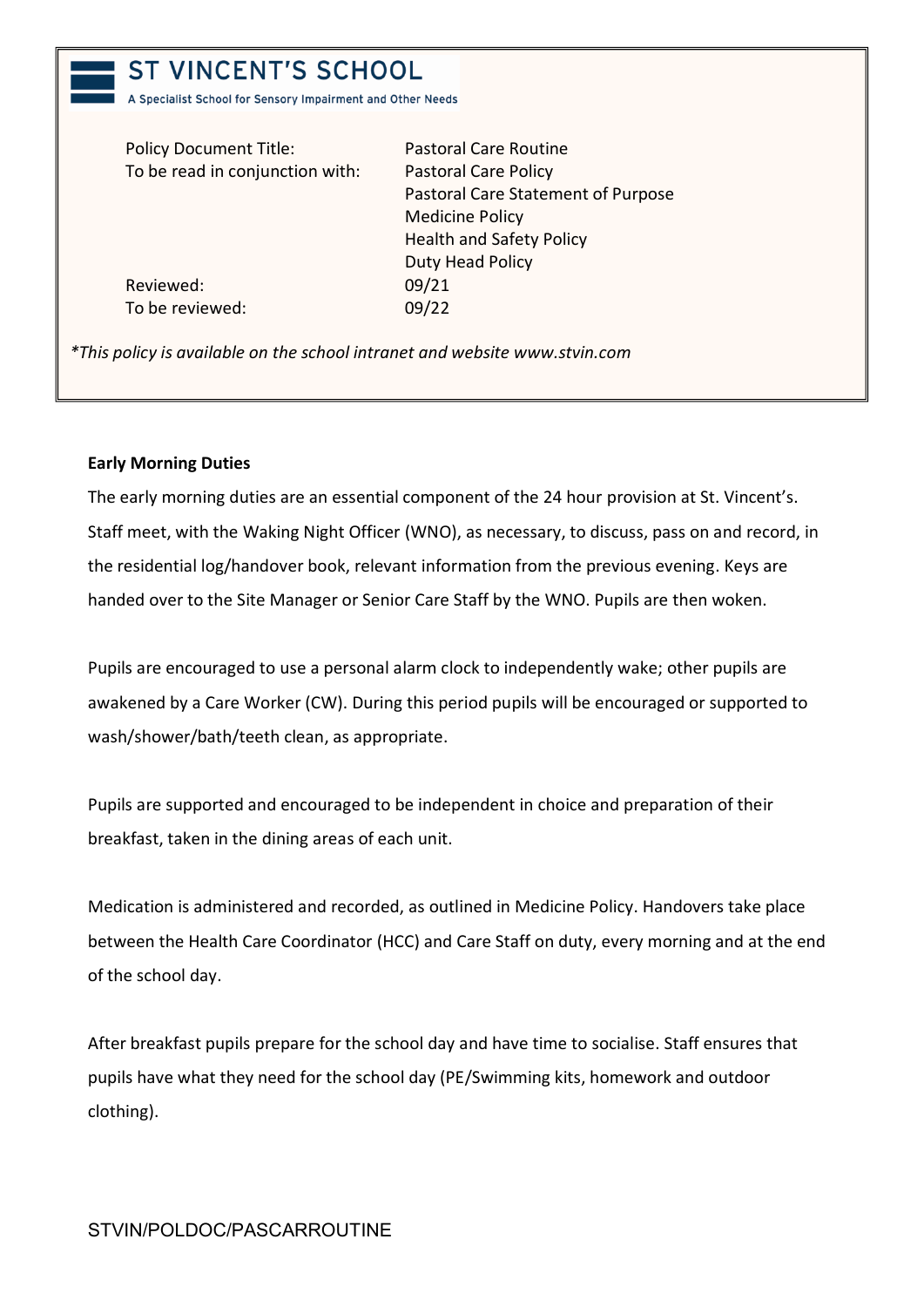# **Protocol for day pupils**

- Pupils are received into school from 8.40
- Pupils are signed in to school a member of school staff
- Pupils go to designated area
- Late arrivals to school will be signed in by office staff
- In case of pupil, absence parents/carers are expected to inform school by telephone, before 9am and a request is made for a written explanation on the day of the child's return to school. Office staff will record lateness or absence and inform staff, as appropriate.

Pupils, who are resident for one or more nights, take their bag to the residential group/or leave in front hallway on the morning they arrive to school and leave in the front hallway on the day of departure. On a Friday, the residential pupils take their bags to the front hallway before school.

# **Outline of school day**

| <b>Assembly</b>                    | Monday 8.50                                             | Friday $- 12.40$         |  |
|------------------------------------|---------------------------------------------------------|--------------------------|--|
| Registration                       | 8.50am                                                  |                          |  |
| <b>Break</b>                       | Mon-Thurs 10.30 - 10.50am Friday 10.15 - 10.35 am       |                          |  |
| Lunch                              | Monday $-$ Thursday $12.20 - 1.15$ pm<br>Friday 12.20pm |                          |  |
| End of school day                  | Key Stage 1 3.15pm                                      | Key Stage 3/4/P16 3.45pm |  |
| Monday - Thursday                  | Key stage 2 3.30pm                                      |                          |  |
| <b>End of School Day</b><br>Friday | 1pm for all pupils                                      |                          |  |

# **Supporting pupils between lessons.**

Every pupil has a risk assessment.

- These can be accessed from HCC and a copy keep in their care files.
- Regular pupil risk assessments updates are given via staff meetings.
- If a pupil has additional needs, supplementary support guidance is given (see risk assessments.)
- Most groups have an Learning Support Assistant (LSA) however;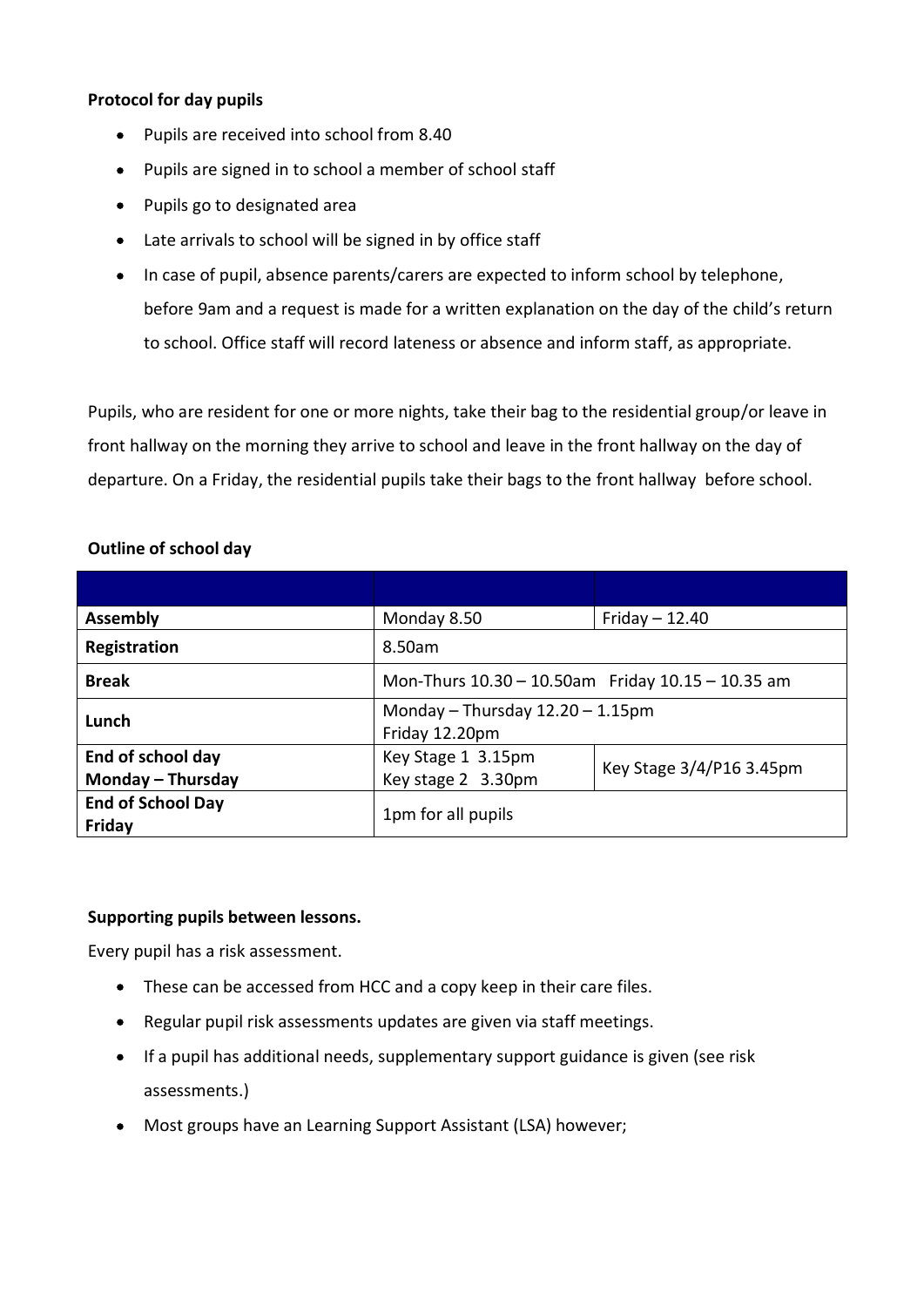# **All staff has a responsibility for pupil safety and guidance.**

#### **Break time**

All pupils use their allocated areas - Youth Club area, Caulfield down stairs, primary playroom and are supervised by care and support staff.

### **Lunchtime**

Pupils have lunch in the school dining room. They queue for their lunch outside and are served and helped to find a place in the dining room. (At present they all have an allocated seat due to COVID 19 restrictions) Meal times are important times for learning skills such as, cutting and eating food, conversation and table manners.

## **End of school day**

3.45pm is officially the end of the school day. Day pupils are signed out of school by a member of school staff, and guided out to meet their escorts by a member of staff on front hall duty. At this time, residential pupils are received into the residential groups, change out of school uniform and have snacks and drinks, before key working sessions, homework and free time starts. Medication is given by the HCC and Care Staff on duty.

Homework time takes place between 4 - 6pm, pupils report to the member of care staff to inform them where they have chosen to do their homework. Some young people work independently, others get support from the staff on homework duty or a Care staff if they choose to work within the care group.

Key workers are also available, at this time, to engage in key working sessions with residential pupils. It must be emphasized that this 'quality' time may be flexible in accordance with the running order of the evening. Bedtime may also be a suitable time for young people to liaise with their key workers.

At 4.30pm the Night Security Officer (NSO) commences duty. The responsibility of securing the school belongs to each staff member. The NSO locks and secures the school area, Care Staff on duty secure each group area. Office staff and NSO ensure the main entrance of the school is secure.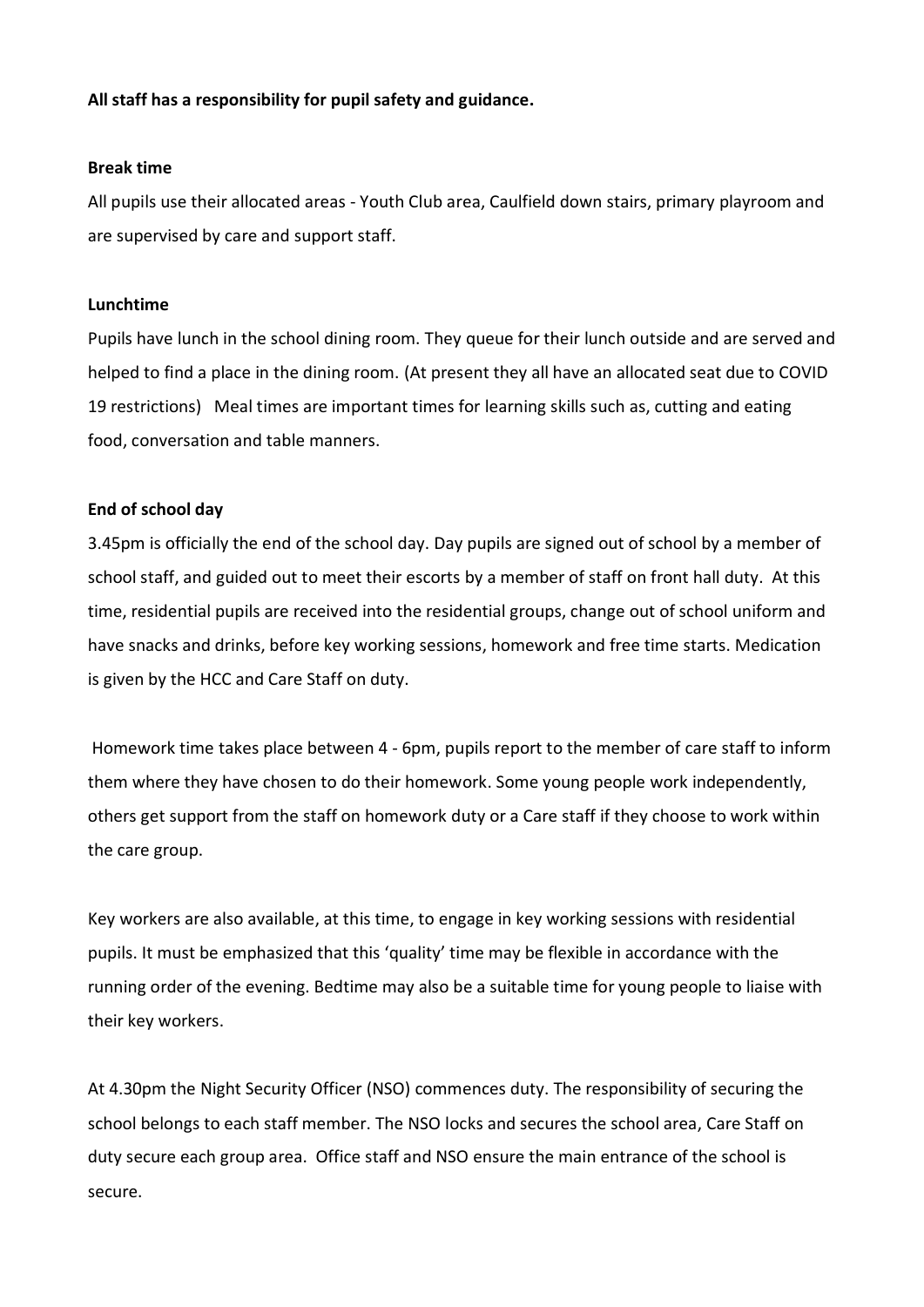After homework, the pupils gather in their respective dining areas for the evening meal. Some pupils, as part of their preparation for independence, prepare their own evening meal. Care Staff encourage pupils to converse and use appropriate manners during the meal. Young people are encouraged to help with jobs i.e. washing/drying dishes, preparing the table for breakfast, to foster independent living skills and teamwork.

The NSO checks to ensure that all areas of the building are secure both internally and externally and undertakes regular checks on the outside of the premises until 9.30pm when the duty ends.

If all residential pupils are leaving the school for an evening activity, arrangements to secure the building are made with the NSO and the Duty Head. The Crisis Bag with keys, in it, is collected from the school office by NSO and handed over to WNO at 9 pm.

#### **Evening Activities**

The young people have free time to socialise, chat with friends, watch TV, participate in a chosen activity or go to youth club.

#### **Off Site Activities**

Off premises form and risk assessments must be completed in advance and placed in the school office for the duty head to sign. Communication with the duty head is vital. Medication going off site with pupils to be signed in and out (each group has an off site medication log.) There is a named person for each off site activity. (At present there are no off site Activities taking place due to COVID 19 Restrictions)

#### **Supper Time**

Supper times are around 9pm each evening. This can change if pupils request it or they are out and get back late.

#### **Bedtime**

It is the responsibility of staff to ensure the pupils are in their groups and ready for bed at their agreed time.